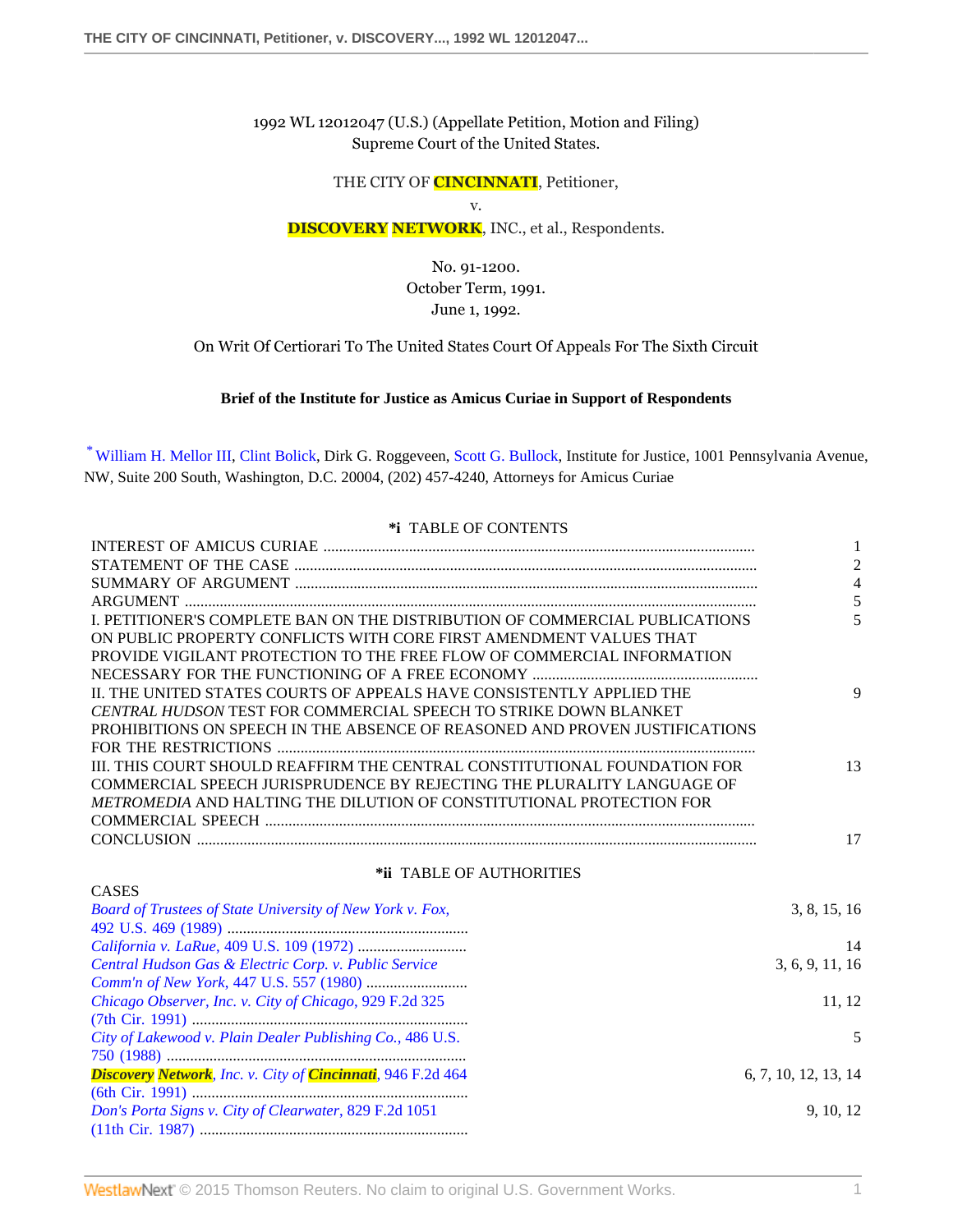| Erznoznick v. City of Jacksonville, 422 U.S. 205 (1976)<br>Fane v. Edenfield, 945 F.2d 1514 (11th Cir. 1991)<br>Gertz v. Robert Welch, Inc., 418 U.S. 323, 340 (1974)<br>Metromedia, Inc. v. City of San Diego, 453 U.S. 490 (1981)<br>Miami Herald Pub. Co. v. City of Hallandale, 734 F.2d 666 | 10<br>9, 11<br>14<br>14<br>5, 13, 14, 16<br>5 |
|--------------------------------------------------------------------------------------------------------------------------------------------------------------------------------------------------------------------------------------------------------------------------------------------------|-----------------------------------------------|
| Posadas De Puerto Rico Associates v. Tourism Co. of                                                                                                                                                                                                                                              | 15, 16                                        |
| Renton v. Playtime Theaters, 475 U.S. 41 (1986)<br>*iii Sentinel Communications Co. v. Watts, 936 F.2d 1189                                                                                                                                                                                      | 14<br>5                                       |
| Shapero v. Kentucky Bar Ass'n, 486 U.S. 466 (1988)<br>Virginia State Board of Pharmacy v. Virginia Citizens                                                                                                                                                                                      | 6, 11<br>6, 14, 15                            |
| Young v. American Mini Theaters, Inc. 427 U.S. 50 (1976).<br><b>CONSTITUTIONS</b>                                                                                                                                                                                                                | 14                                            |
| <b>CODES</b>                                                                                                                                                                                                                                                                                     | passim                                        |
|                                                                                                                                                                                                                                                                                                  | 2                                             |
| <b>MISCELLANEOUS</b><br>Ekelund and Saurman, Advertising and the Market Process                                                                                                                                                                                                                  | 7                                             |
| J. Emord, Contrived Distinctions: The Doctrine of<br>Commercial Speech in First Amendment Jurisprudence,                                                                                                                                                                                         | 7                                             |
| Emord, Freedom, Technology, and the First Amendment                                                                                                                                                                                                                                              | 8                                             |
| Kurland, Posadas de Puerto Rico Associates v. Tourism<br>Company: 'Twas Strange, 'Twas Passing Strange; 'Twas<br>Pitiful, 'Twas Wondrous Pitiful, 1986 Supreme Court Law                                                                                                                         | 15, 16                                        |
| McGowan, A Critical Analysis of Commercial Speech, 78                                                                                                                                                                                                                                            | 15                                            |
| A. Tocqueville, Democracy in America 93 (R. Heffner, ed.                                                                                                                                                                                                                                         | 8                                             |

### **\*1 INTEREST OF AMICUS CURIAE**

The Institute for Justice submits this brief as amicus curiae in support of the respondents. The Institute has secured the consent of the parties to the filing of this brief and letters of consent have been filed with the Clerk.

The Institute for Justice is a non-profit, public interest legal foundation dedicated to securing full constitutional protection for economic liberty, private property rights, and the First Amendment. The Institute's commitment to guaranteeing constitutional protection for commercial speech and reinvigorating the founding principles of the **\*2** First Amendment impels our involvement in the instant case.

This case provides the Court with the opportunity to determine the protections afforded commercial speech in a wide variety of contexts. Therefore, the case directly implicates an integral component of the Institute's mission. The Institute further believes that its views concerning commercial speech doctrine in constitutional jurisprudence will assist the Court in resolving the important legal issues involved in this case.

### **STATEMENT OF THE CASE**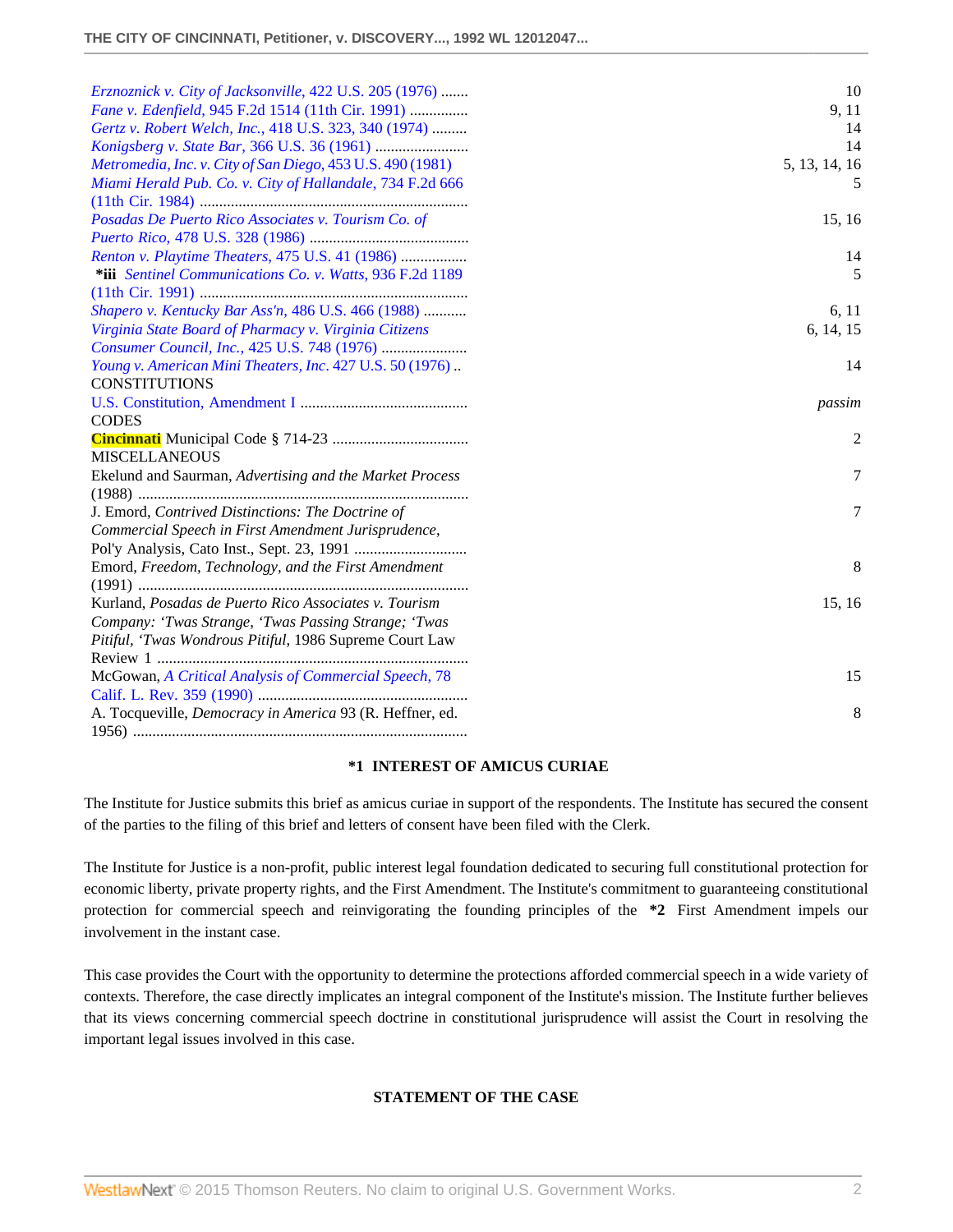In 1990, the City of **Cincinnati** began to enforce an already-existing, but previously unenforced ordinance prohibiting the distribution of "commercial handbills" on public property. **Cincinnati** Municipal Code § 714-23. The ban applied to newspaperstyle racks, holding commercial literature, located on public property. However, newspapers and other literature considered noncommercial by the City had unlimited access and distribution rights on public property in the City of **Cincinnati**. Respondents, **Discovery Network**, Inc. and Harmon Publishing Co., challenged this prohibition as an unconstitutional infringement of commercial speech.

During a hearing in the district court, the City stated that the commercial distribution racks posed aesthetic and safety problems for **Cincinnati**. The City, however, could not provide any reasoned distinction between commercial and non-commercial racks in this regard. The **\*3** City Architect also stated that the City could easily alleviate any aesthetic and safety concerns by regulating the color and size of all distribution racks. Nevertheless, the City, citing concerns for the potential proliferation of racks on the streets of **Cincinnati**, chose to eliminate completely all distribution of commercial publications on public property.

The district court, applying the four-part test for commercial speech set forth by this Court in *[Central Hudson Gas & Electric](http://www.westlaw.com/Link/Document/FullText?findType=Y&serNum=1980116785&pubNum=780&originatingDoc=I64865628f8ee11d8b80a9f6d63ee1f3d&refType=RP&fi=co_pp_sp_780_566&originationContext=document&vr=3.0&rs=cblt1.0&transitionType=DocumentItem&contextData=(sc.Search)#co_pp_sp_780_566) [Corp. v. Public Service Comm'n of New York](http://www.westlaw.com/Link/Document/FullText?findType=Y&serNum=1980116785&pubNum=780&originatingDoc=I64865628f8ee11d8b80a9f6d63ee1f3d&refType=RP&fi=co_pp_sp_780_566&originationContext=document&vr=3.0&rs=cblt1.0&transitionType=DocumentItem&contextData=(sc.Search)#co_pp_sp_780_566)*, 447 U.S. 557, 566 (1980), declared the ban unconstitutional. Under *Central Hudson, id.*, a commercial speech regulation is constitutional if it (1) regulates commercial speech; (2) promotes a substantial governmental interest; (3) directly advances that interest; and (4) is not more extensive in its regulation of commercial speech than is necessary to serve that interest. In *[Board of Trustees of State University of New York v. Fox](http://www.westlaw.com/Link/Document/FullText?findType=Y&serNum=1989096929&pubNum=780&originatingDoc=I64865628f8ee11d8b80a9f6d63ee1f3d&refType=RP&fi=co_pp_sp_780_480&originationContext=document&vr=3.0&rs=cblt1.0&transitionType=DocumentItem&contextData=(sc.Search)#co_pp_sp_780_480)*, 492 U.S. 469, 480 (1989), this Court held that the fourth prong of the *Central Hudson* test is met if there is a "reasonable" fit between the means chosen by the government and the ends directly advanced by the statute or ordinance. The district court in the instant case found that the **Cincinnati** ordinance did not constitute a "reasonable" fit between means and ends. The United States Court of Appeals for the Sixth Circuit affirmed the judgment of the district court and held **Cincinnati's** complete prohibition on the distribution of commercial literature on public property violative of the First Amendment to the United States Constitution.

### **\*4 SUMMARY OF THE ARGUMENT**

The First Amendment protects the free flow of political and commercial information. In addition to constitutional guarantees afforded commercial speech, commercial information and advertising are vital components of a market economy and necessary for informed economic decision-making by recipients of the information. Although the respondents publish materials deemed commercial, most publications today, as in the past, contain both commercial and non-commercial information. The symbiotic relationship between commercial and non-commercial publications and information makes it impossible for government officials to adopt workable and objective distinctions between supposedly separable forms of speech.

Petitioner alleges that the ruling below creates a split among various courts of appeals over interpretation of the test for commercial speech set forth by this Court. Cases alleged by petitioner to be in direct conflict with the ruling below involved instances of recognizable and proven harm created by the distribution of commercial information. Outright prohibitions on commercial speech, not justified by clear evidence establishing harm associated with the speech, have been consistently held unconstitutional. Petitioner relies on unfounded aesthetic and safety concerns to justify its prohibition on the distribution of commercial information while simultaneously permitting identical methods of distribution of non-commercial materials to flourish.

Under current First Amendment jurisprudence, the ruling below adopts the proper test for commercial **\*5** speech restrictions. If the ruling below is overturned by this Court, constitutional protection for commercial speech will be seriously undermined. Recent decisions by this Court have signaled a drift away from landmark commercial speech decisions guaranteeing First Amendment protection to the dissemination of commercial information. This Court should reaffirm the central constitutional foundation of commercial speech and reject the plurality language of *Metromedia Inc. v. City of San Diego*.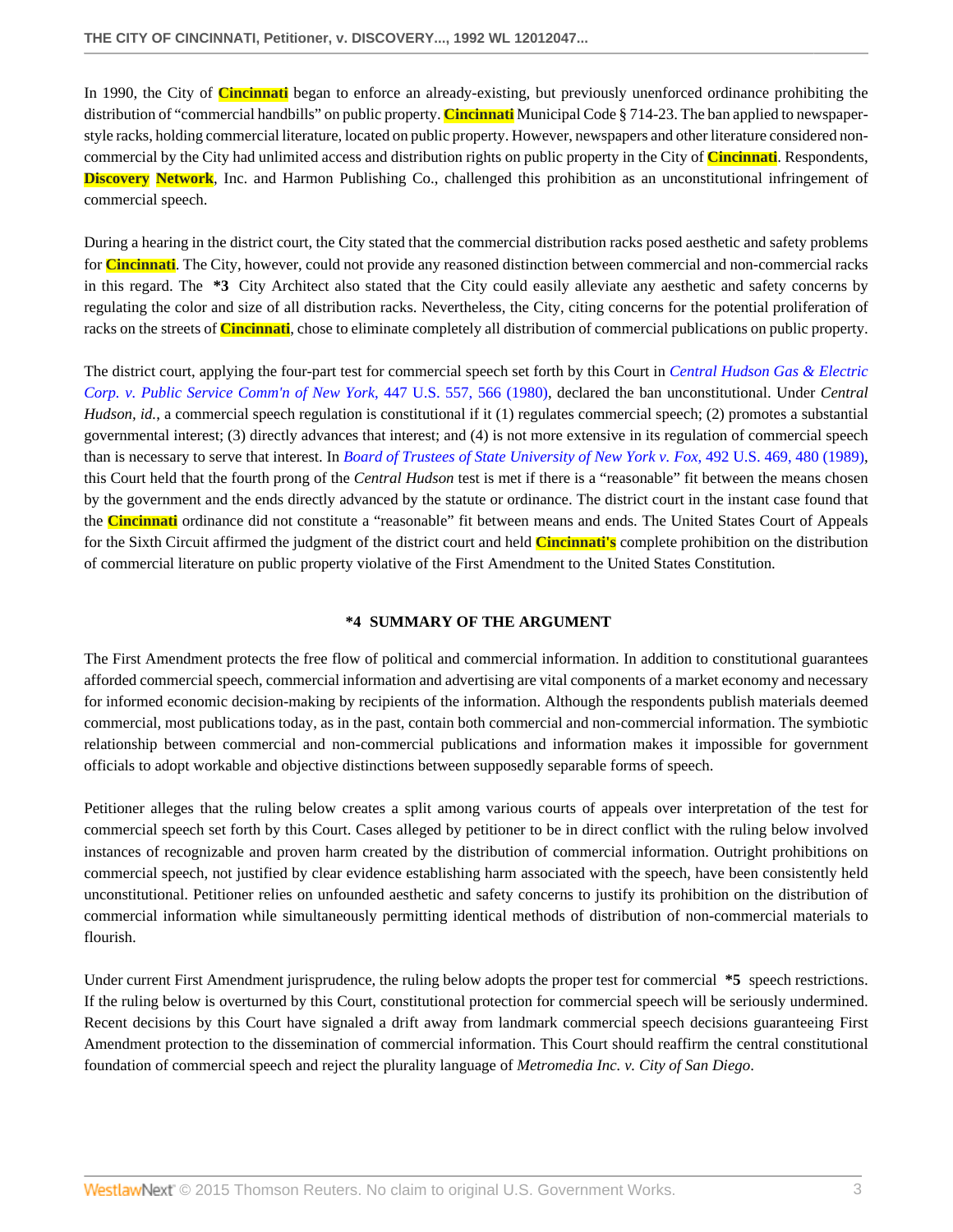### **ARGUMENT**

# **I. PETITIONER'S COMPLETE BAN ON THE DISTRIBUTION OF COMMERCIAL PUBLICATIONS ON PUBLIC PROPERTY CONFLICTS WITH CORE FIRST AMENDMENT VALUES THAT PROVIDE VIGILANT PROTECTION TO THE FREE FLOW OF COMMERCIAL INFORMATION NECESSARY FOR THE FUNCTIONING OF A FREE ECONOMY**

Were the City of **Cincinnati** to ban all non-commercial newspaper distribution on public property, such a regulation would be declared a violation of the First Amendment. *[City of Lakewood v. Plain Dealer Publishing Co.](http://www.westlaw.com/Link/Document/FullText?findType=Y&serNum=1988078738&pubNum=780&originatingDoc=I64865628f8ee11d8b80a9f6d63ee1f3d&refType=RP&originationContext=document&vr=3.0&rs=cblt1.0&transitionType=DocumentItem&contextData=(sc.Search))*, 486 U.S. 750 (1988) (finding city newspaper licensing ordinance unconstitutionally vested discretion in city official); *[Sentinel Communications Co. v. Watts](http://www.westlaw.com/Link/Document/FullText?findType=Y&serNum=1991123357&pubNum=350&originatingDoc=I64865628f8ee11d8b80a9f6d63ee1f3d&refType=RP&originationContext=document&vr=3.0&rs=cblt1.0&transitionType=DocumentItem&contextData=(sc.Search))*, [936 F.2d 1189 \(11th Cir. 1991\)](http://www.westlaw.com/Link/Document/FullText?findType=Y&serNum=1991123357&pubNum=350&originatingDoc=I64865628f8ee11d8b80a9f6d63ee1f3d&refType=RP&originationContext=document&vr=3.0&rs=cblt1.0&transitionType=DocumentItem&contextData=(sc.Search)); *see also, [Miami Herald Pub. Co. v. City of Hallandale](http://www.westlaw.com/Link/Document/FullText?findType=Y&serNum=1984126392&pubNum=350&originatingDoc=I64865628f8ee11d8b80a9f6d63ee1f3d&refType=RP&fi=co_pp_sp_350_673&originationContext=document&vr=3.0&rs=cblt1.0&transitionType=DocumentItem&contextData=(sc.Search)#co_pp_sp_350_673)*, 734 F.2d 666, 673 (11th Cir. 1984). **Cincinnati** has attempted, however, to adopt such a blanket prohibition on all commercial materials. The City conceded that it could not distinguish commercial from non-commercial **\*6** newsracks. Instead, the petitioner offers the supposed lesser protection afforded to commercial speech under the First Amendment as a justification for the prohibition. Petition for Writ of Certiorari at 11.

Contrary to the City's assertions about the place of commercial speech in constitutional jurisprudence, this Court has granted First Amendment protection to commercial speech in many instances. *[Shapero v. Kentucky Bar Ass'n](http://www.westlaw.com/Link/Document/FullText?findType=Y&serNum=1988077035&pubNum=780&originatingDoc=I64865628f8ee11d8b80a9f6d63ee1f3d&refType=RP&originationContext=document&vr=3.0&rs=cblt1.0&transitionType=DocumentItem&contextData=(sc.Search))*, 486 U.S. 466 (1988); *[Central Hudson Gas & Electric Corporation v. Public Service Commission of New York](http://www.westlaw.com/Link/Document/FullText?findType=Y&serNum=1980116785&pubNum=780&originatingDoc=I64865628f8ee11d8b80a9f6d63ee1f3d&refType=RP&originationContext=document&vr=3.0&rs=cblt1.0&transitionType=DocumentItem&contextData=(sc.Search))*, 447 U.S. 557 (1980); *[Virginia State](http://www.westlaw.com/Link/Document/FullText?findType=Y&serNum=1976142375&pubNum=780&originatingDoc=I64865628f8ee11d8b80a9f6d63ee1f3d&refType=RP&originationContext=document&vr=3.0&rs=cblt1.0&transitionType=DocumentItem&contextData=(sc.Search)) [Board of Pharmacy v. Virginia Citizens Consumer Council, Inc.](http://www.westlaw.com/Link/Document/FullText?findType=Y&serNum=1976142375&pubNum=780&originatingDoc=I64865628f8ee11d8b80a9f6d63ee1f3d&refType=RP&originationContext=document&vr=3.0&rs=cblt1.0&transitionType=DocumentItem&contextData=(sc.Search))*, 425 U.S. 748 (1976). Furthermore, this Court has recognized the importance of commercial speech to not only the producers of such information, but also to the recipients of the commercial message. *Virginia Citizens* noted that the "consumer's interest in the free flow of commercial information ... may be as keen, if not keener by far, than his interest in the day's most urgent political debate." *[Virginia Citizens](http://www.westlaw.com/Link/Document/FullText?findType=Y&serNum=1976142375&pubNum=780&originatingDoc=I64865628f8ee11d8b80a9f6d63ee1f3d&refType=RP&fi=co_pp_sp_780_763&originationContext=document&vr=3.0&rs=cblt1.0&transitionType=DocumentItem&contextData=(sc.Search)#co_pp_sp_780_763)*, 425 U.S. at 763.

The respondents in the instant case publish materials that advertise "learning programs, recreational opportunities, ... social events for adults ... [and] residential real estate for sale or rent." *Discovery Network[, Inc. v. City of](http://www.westlaw.com/Link/Document/FullText?findType=Y&serNum=1991169107&pubNum=350&originatingDoc=I64865628f8ee11d8b80a9f6d63ee1f3d&refType=RP&fi=co_pp_sp_350_465&originationContext=document&vr=3.0&rs=cblt1.0&transitionType=DocumentItem&contextData=(sc.Search)#co_pp_sp_350_465) Cincinnati*, 946 F.2d 464, [465-66 \(6th Cir. 1991\)](http://www.westlaw.com/Link/Document/FullText?findType=Y&serNum=1991169107&pubNum=350&originatingDoc=I64865628f8ee11d8b80a9f6d63ee1f3d&refType=RP&fi=co_pp_sp_350_465&originationContext=document&vr=3.0&rs=cblt1.0&transitionType=DocumentItem&contextData=(sc.Search)#co_pp_sp_350_465). The information provided by these publications, and other commercial publishers, to the citizens of **Cincinnati** has a significantly more direct impact on the every-day lives of those citizens than the reporting of the important, yet distant, events in Bosnia or the Commonwealth of Independent States contained in non-commercial and fully protected publications.

**\*7** Commercial information and advertising are also vital components of a free enterprise economy:

advertising is a characteristic of competition - a means of entry into markets, a vehicle for price reduction, and a benefit to consumers. In this role it is part and parcel of a rivalrous competitive process with profound implications for the functioning of a market economy.

Ekelund and Saurman, *Advertising and the Market Process* 127 (1988). By prohibiting the distribution of commercial literature, the City is depriving individuals of a vital source of information necessary for rational economic decision-making.

The appeals court noted the traditional delineation between commercial and non-commercial speech made by this Court. *Discovery Network*[, 946 F.2d at 467 n.4.](http://www.westlaw.com/Link/Document/FullText?findType=Y&serNum=1991169107&pubNum=350&originatingDoc=I64865628f8ee11d8b80a9f6d63ee1f3d&refType=RP&fi=co_pp_sp_350_467&originationContext=document&vr=3.0&rs=cblt1.0&transitionType=DocumentItem&contextData=(sc.Search)#co_pp_sp_350_467) Nevertheless, the appeals court also found it "somewhat anomalous," especially in the context of the instant case, "to denominate as non-commercial institutions such as the *New York Times* and Gannett (publisher of the *Cincinnati Post*), each of which has assets and revenues in the billions of dollars, and profits in the many millions of dollars." *Id*. Furthermore, newspapers today, as in the past, contain both commercial and non-commercial information. There is no consistent or objective line that separates the commercial from the non-commercial purpose of the newspaper. Stories reporting the latest political imbroglio appear amidst various commercial advertisements as they have since the colonial days of this country. J. Emord, *Contrived Distinctions: The Doctrine of Commercial Speech in First Amendment Jurisprudence*, Pol'y Analysis, Cato Inst., Sept. 23, 1991, at 9-10. (noting that the **\*8** "colonial press printed advertisements of personal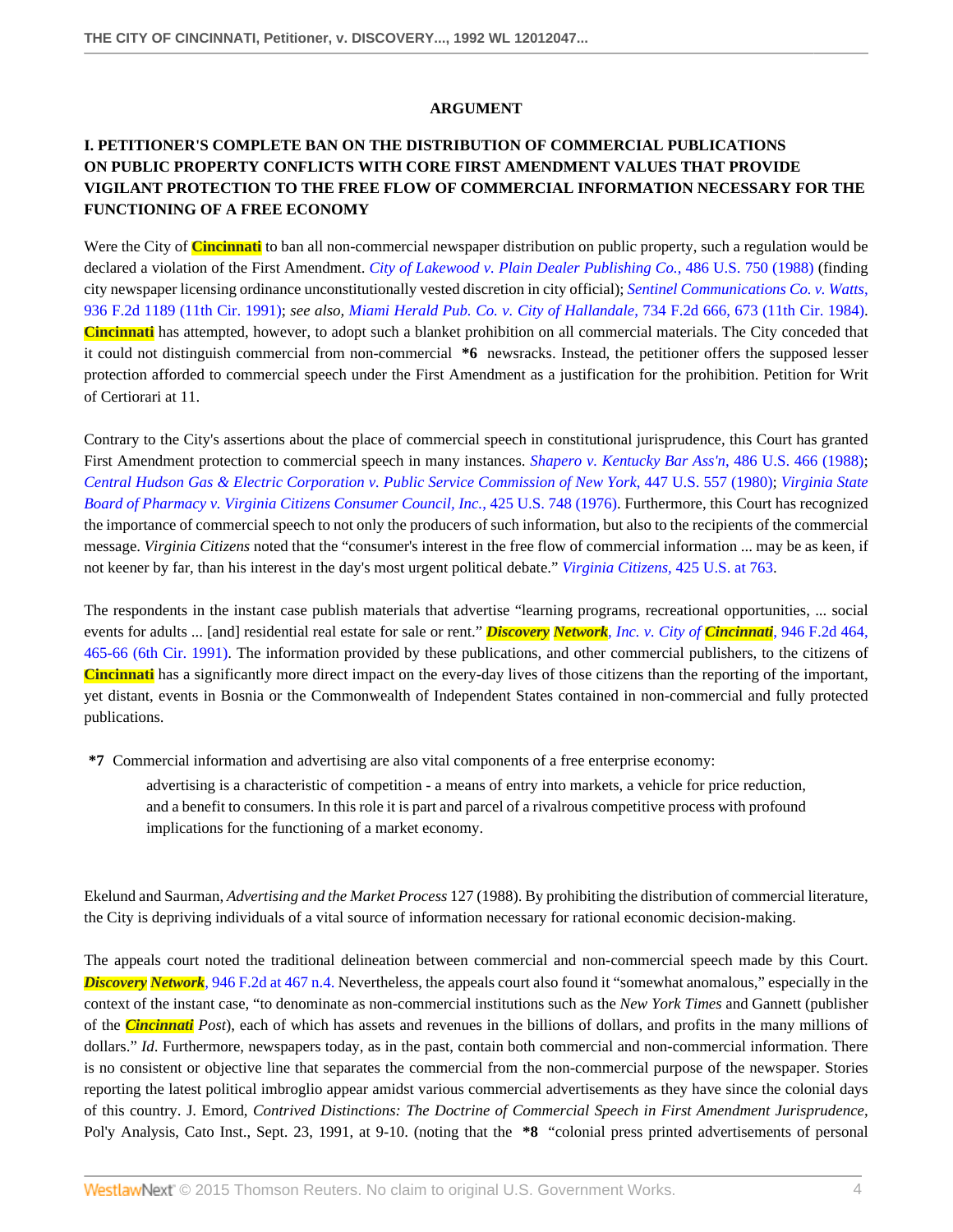wants, announcements of rewards for the return of runaway slaves, and information on the scheduled sailing of ships"); *See*, Emord, *Freedom, Technology, and the First Amendment* (1991). Commenting on the interconnectedness in this country between commercial and non-commercial publications, Alexis de Tocqueville observed:

In France, the space allotted to commercial advertisements is very limited; ... the essential part of the journal is the discussion of the politics of the day. In America, three quarters of the enormous sheet are filled with advertisements, and the remainder is frequently occupied by political intelligence or trivial anecdotes....

*Democracy in America* 93 (R. Heffner, ed. 1956).

Describing the past and present contents of newspapers is not to say that "pure" speech and commercial speech in newspapers are "inextricably intertwined." *[Board of Trustees of State Univ. of New York v. Fox](http://www.westlaw.com/Link/Document/FullText?findType=Y&serNum=1989096929&pubNum=780&originatingDoc=I64865628f8ee11d8b80a9f6d63ee1f3d&refType=RP&fi=co_pp_sp_780_474&originationContext=document&vr=3.0&rs=cblt1.0&transitionType=DocumentItem&contextData=(sc.Search)#co_pp_sp_780_474)*, 492 U.S. 469, 474 (1989). It is theoretically possible to separate commercial from non-commercial publications. However, the heavy commercial content of today's newspapers and the increasing politicalization of advertising (such as "Buy American" and "environment-friendly" ads) makes it impossible for city officials to make principled and constitutional distinctions between commercial and non-commercial publications.

# **\*9 II. THE UNITED STATES COURTS OF APPEALS HAVE CONSISTENTLY APPLIED THE** *CENTRAL HUDSON* **TEST FOR COMMERCIAL SPEECH TO STRIKE DOWN BLANKET PROHIBITIONS ON SPEECH IN THE ABSENCE OF REASONED AND PROVEN JUSTIFICATIONS FOR THE RESTRICTIONS**

The City of **Cincinnati**, in its petition for certiorari, greatly exaggerates the alleged split between the Sixth Circuit and Eleventh and Seventh Circuits in their treatment of commercial speech in general and the fourth prong of the *Central Hudson* test in particular. The cases from the Eleventh and Seventh Circuits on which petitioners rely are distinguishable from the instant case on their facts and do not conflict with the Sixth Circuit's interpretation of the *Central Hudson* test. Indeed, the Eleventh Circuit has recently held that outright prohibitions on commercial speech, such as the one in the instant case, do not meet the "reasonable" fit requirements of the fourth prong of the *Central Hudson* and *Fox* tests. *Fane v. Edenfeld*[, 945 F.2d 1514 \(11th](http://www.westlaw.com/Link/Document/FullText?findType=Y&serNum=1991171144&pubNum=350&originatingDoc=I64865628f8ee11d8b80a9f6d63ee1f3d&refType=RP&originationContext=document&vr=3.0&rs=cblt1.0&transitionType=DocumentItem&contextData=(sc.Search)) [Cir. 1991\)](http://www.westlaw.com/Link/Document/FullText?findType=Y&serNum=1991171144&pubNum=350&originatingDoc=I64865628f8ee11d8b80a9f6d63ee1f3d&refType=RP&originationContext=document&vr=3.0&rs=cblt1.0&transitionType=DocumentItem&contextData=(sc.Search)), discussed *supra*.

The Eleventh Circuit case alleged to be in conflict with the Sixth Circuit's decision is *[Don's Porta Signs v. City of Clearwater](http://www.westlaw.com/Link/Document/FullText?findType=Y&serNum=1987117619&pubNum=350&originatingDoc=I64865628f8ee11d8b80a9f6d63ee1f3d&refType=RP&originationContext=document&vr=3.0&rs=cblt1.0&transitionType=DocumentItem&contextData=(sc.Search))*, [829 F.2d 1051 \(11th Cir. 1987\)](http://www.westlaw.com/Link/Document/FullText?findType=Y&serNum=1987117619&pubNum=350&originatingDoc=I64865628f8ee11d8b80a9f6d63ee1f3d&refType=RP&originationContext=document&vr=3.0&rs=cblt1.0&transitionType=DocumentItem&contextData=(sc.Search)). The appeals court in *Don's Porta Signs* upheld a city ordinance that effectively banned the use of portable signs. The city submitted evidence that the portable signs themselves posed unique safety and aesthetic problems and were particularly unattractive. *Id*. at 1053. The court concluded that prohibition of these types of signs satisfied the *Central Hudson* test. *Id*.

**\*10** The instant case is readily distinguishable from the facts of *Don's Porta Signs*. Both the City Architect and Engineer for **Cincinnati** conceded at the district court level that the commercial and non-commercial racks in question were alike in all respects. Yet in *Don's Porta Signs*, it was the particular unattractive nature of the portable signs that led to their constitutional prohibition. Additionally, the City of Clearwater submitted evidence to the court on the aesthetically unappealing attributes of portable signs. **Cincinnati**, however, produced no evidence of any harmful qualities or effects unique to the commercial racks. In fact, the Sixth Circuit admitted that "[h]ad **Cincinnati** produced evidence that the types of newsracks distributing commercial speech caused effects distinct from newsracks distributing newspapers, ... the ordinance may have been constitutional." *Discovery Network*[, 946 F.2d at 472 n.12.](http://www.westlaw.com/Link/Document/FullText?findType=Y&serNum=1991169107&pubNum=350&originatingDoc=I64865628f8ee11d8b80a9f6d63ee1f3d&refType=RP&fi=co_pp_sp_350_472&originationContext=document&vr=3.0&rs=cblt1.0&transitionType=DocumentItem&contextData=(sc.Search)#co_pp_sp_350_472) Unsupported legislative declarations that commercial racks pose particular dangers to safety and aesthetic concerns of the city do not pass constitutional muster. *See [Erznoznick v. City](http://www.westlaw.com/Link/Document/FullText?findType=Y&serNum=1975129824&pubNum=780&originatingDoc=I64865628f8ee11d8b80a9f6d63ee1f3d&refType=RP&originationContext=document&vr=3.0&rs=cblt1.0&transitionType=DocumentItem&contextData=(sc.Search)) of Jacksonville*[, 422 U.S. 205 \(1976\).](http://www.westlaw.com/Link/Document/FullText?findType=Y&serNum=1975129824&pubNum=780&originatingDoc=I64865628f8ee11d8b80a9f6d63ee1f3d&refType=RP&originationContext=document&vr=3.0&rs=cblt1.0&transitionType=DocumentItem&contextData=(sc.Search)) [1](#page-7-1)

<span id="page-4-0"></span>**\*11** Moreover, the Eleventh Circuit recently struck down a blanket prohibition on in-person solicitation by Certified Public Accountants (CPAs) as violative of the First Amendment. *Fane v. Edenfield*[, 945 F.2d 1514 \(11th Cir. 1991\),](http://www.westlaw.com/Link/Document/FullText?findType=Y&serNum=1991171144&pubNum=350&originatingDoc=I64865628f8ee11d8b80a9f6d63ee1f3d&refType=RP&originationContext=document&vr=3.0&rs=cblt1.0&transitionType=DocumentItem&contextData=(sc.Search)) *petition for cert.*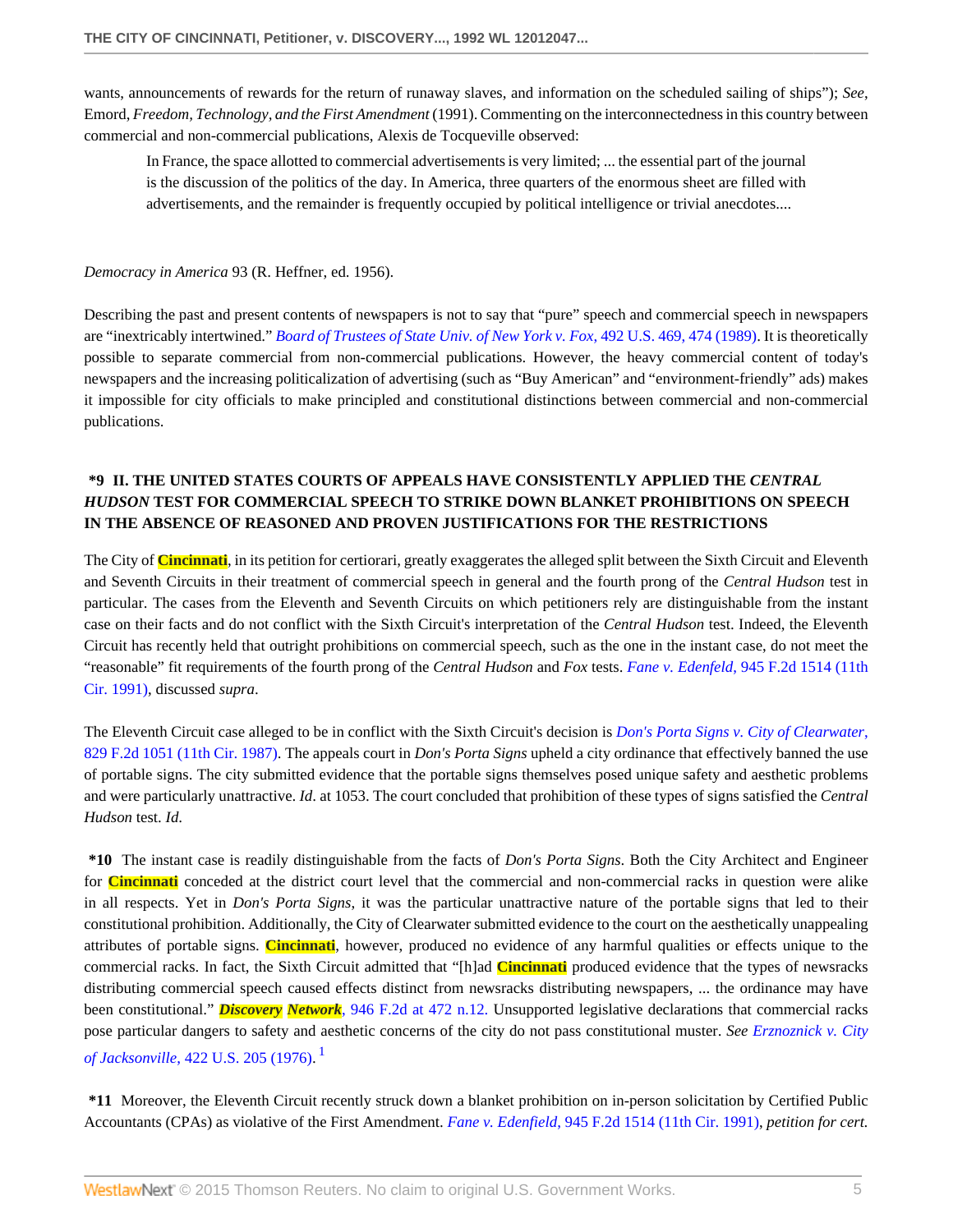*filed*, No. 91-1594. The appeals court noted that "[b]lanket prohibitions on commercial speech are disfavored." *Id*. at 1517; *see also [Shapero v. Kentucky Bar Ass'n](http://www.westlaw.com/Link/Document/FullText?findType=Y&serNum=1988077035&pubNum=780&originatingDoc=I64865628f8ee11d8b80a9f6d63ee1f3d&refType=RP&fi=co_pp_sp_780_476&originationContext=document&vr=3.0&rs=cblt1.0&transitionType=DocumentItem&contextData=(sc.Search)#co_pp_sp_780_476)*, 486 U.S. 466, 476 (1988). Like the Sixth Circuit's decision regarding commercial distribution racks in *Discovery Network*, the Eleventh Circuit found the commercial speech restriction on CPAs to violate the fourth prong of the *Central Hudson* test. *Fane*[, 945 F.2d at 1518](http://www.westlaw.com/Link/Document/FullText?findType=Y&serNum=1991171144&pubNum=350&originatingDoc=I64865628f8ee11d8b80a9f6d63ee1f3d&refType=RP&fi=co_pp_sp_350_1518&originationContext=document&vr=3.0&rs=cblt1.0&transitionType=DocumentItem&contextData=(sc.Search)#co_pp_sp_350_1518).

The Board of Accountancy in *Fane* produced no "evidence of any link between in-person solicitation and the likelihood that a CPA will be more likely, or even willing, to engage in dishonest or oppressive conduct during such solicitation." *Id*. The ban on solicitation therefore failed the "reasonable" fit test as mandated by *Central Hudson* because the statute "bans far more speech than is necessary in light of the justification offered for its restraint." *Id*. Likewise, the Sixth Circuit determined that **Cincinnati's** complete prohibition on commercial newsracks bans far more speech than necessary given the lack of justification provided by the city and thereby fails under the *Central Hudson* calculus. According to both the Eleventh and Sixth Circuits, government officials can employ legitimate police powers to combat potential aesthetic and safety problems but they cannot use their "interest in foreclosing harm to justify broad-scale restraints on speech." *Fane*[, 945 F.2d at 1518](http://www.westlaw.com/Link/Document/FullText?findType=Y&serNum=1991171144&pubNum=350&originatingDoc=I64865628f8ee11d8b80a9f6d63ee1f3d&refType=RP&fi=co_pp_sp_350_1518&originationContext=document&vr=3.0&rs=cblt1.0&transitionType=DocumentItem&contextData=(sc.Search)#co_pp_sp_350_1518).

The City of **Cincinnati** also cites the Seventh Circuit's decision in **\*12** *[Chicago Observer, Inc. v. City of Chicago](http://www.westlaw.com/Link/Document/FullText?findType=Y&serNum=1991068229&pubNum=350&originatingDoc=I64865628f8ee11d8b80a9f6d63ee1f3d&refType=RP&originationContext=document&vr=3.0&rs=cblt1.0&transitionType=DocumentItem&contextData=(sc.Search))*, 929 F.2d [325 \(7th Cir. 1991\),](http://www.westlaw.com/Link/Document/FullText?findType=Y&serNum=1991068229&pubNum=350&originatingDoc=I64865628f8ee11d8b80a9f6d63ee1f3d&refType=RP&originationContext=document&vr=3.0&rs=cblt1.0&transitionType=DocumentItem&contextData=(sc.Search)) as another indication of the supposed split among circuits arising from *Discovery Network*. Petition for Writ of Certiorari at 7. In *Chicago Observer, id.*, the appeals court upheld an ordinance regulating the size of advertisements on newsracks. The ordinance was directed at eliminating particularly offensive and distracting "AD BOXes" attached to standard newspaper racks. Similar to the portable signs described in *Don's Porta Signs*[, 829 F.2d 1051 \(11th Cir. 1987\),](http://www.westlaw.com/Link/Document/FullText?findType=Y&serNum=1987117619&pubNum=350&originatingDoc=I64865628f8ee11d8b80a9f6d63ee1f3d&refType=RP&originationContext=document&vr=3.0&rs=cblt1.0&transitionType=DocumentItem&contextData=(sc.Search)) the "AD BOX" posed particular aesthetic and safety concerns for the City of Chicago.

In petitioner's attempt to characterize *Chicago Observer* as conflicting with *Discovery Network*, its precendential sleight of hand becomes apparent. As the petition for certiorari concedes, Petition for Writ of Certiorari at 8, the ordinance adopted by Chicago "significantly" banned "off-premises" ads. The Seventh Circuit hastened to point out, however, that the "government must leave [open] ample channels for communication," and that standard was met because "Chicago teems with ads and with publications that do not need 'AD BOXes' for distribution." *[Chicago Observer](http://www.westlaw.com/Link/Document/FullText?findType=Y&serNum=1991068229&pubNum=350&originatingDoc=I64865628f8ee11d8b80a9f6d63ee1f3d&refType=RP&fi=co_pp_sp_350_328&originationContext=document&vr=3.0&rs=cblt1.0&transitionType=DocumentItem&contextData=(sc.Search)#co_pp_sp_350_328)*, 929 F.2d at 328. Of course, **Cincinnati** has prohibited all means of distributing commercial information on public property even though the commercial distribution racks in **Cincinnati** posed none of the problems associated with the commercial advertisements in either *Don's Porta Signs* or *Chicago Observer*.

# **\*13 III. THIS COURT SHOULD REAFFIRM THE CENTRAL CONSTITUTIONAL FOUNDATION FOR COMMERCIAL SPEECH JURISPRUDENCE BY REJECTING THE PLURALITY LANGUAGE OF** *METROMEDIA* **AND HALTING THE DILUTION OF CONSTITUTIONAL PROTECTION FOR COMMERCIAL SPEECH**

Since the supposed circuit court split alleged by petitioners is in fact illusory, the remaining basis for this Court to reverse the judgment of the appeals court is to transform the plurality language in *[Metromedia, Inc. v. City of San Diego](http://www.westlaw.com/Link/Document/FullText?findType=Y&serNum=1981128879&pubNum=780&originatingDoc=I64865628f8ee11d8b80a9f6d63ee1f3d&refType=RP&originationContext=document&vr=3.0&rs=cblt1.0&transitionType=DocumentItem&contextData=(sc.Search))*, 453 U.S. 490 [\(1981\),](http://www.westlaw.com/Link/Document/FullText?findType=Y&serNum=1981128879&pubNum=780&originatingDoc=I64865628f8ee11d8b80a9f6d63ee1f3d&refType=RP&originationContext=document&vr=3.0&rs=cblt1.0&transitionType=DocumentItem&contextData=(sc.Search)) into a majority rule. A transformation of the plurality holding in *Metromedia* to a majority rule would amount to a serious assault on the constitutional protections afforded commercial speech and cast the future of First Amendment protection for commercial speech into doubt.

In *Metromedia, id.*, a plurality of this Court, in striking down a ban on off-site, outdoor signs carrying non-commercial advertising, stated that the ban would be permissible as it applied to commercial speech. The appeals court in the instant case admitted that had a majority of this Court upheld "San Diego's statute as a permissible regulation of commercial speech, we would be compelled to reverse the district court." *Discovery Network*[, 946 F.2d at 470, n.9.](http://www.westlaw.com/Link/Document/FullText?findType=Y&serNum=1991169107&pubNum=350&originatingDoc=I64865628f8ee11d8b80a9f6d63ee1f3d&refType=RP&fi=co_pp_sp_350_470&originationContext=document&vr=3.0&rs=cblt1.0&transitionType=DocumentItem&contextData=(sc.Search)#co_pp_sp_350_470) *Amicus* urges this Court to repudiate the plurality holding in *Metromedia* by adopting the test for commercial speech restrictions set forth by this Court and adhered to by the appeals court in *Discovery Network*.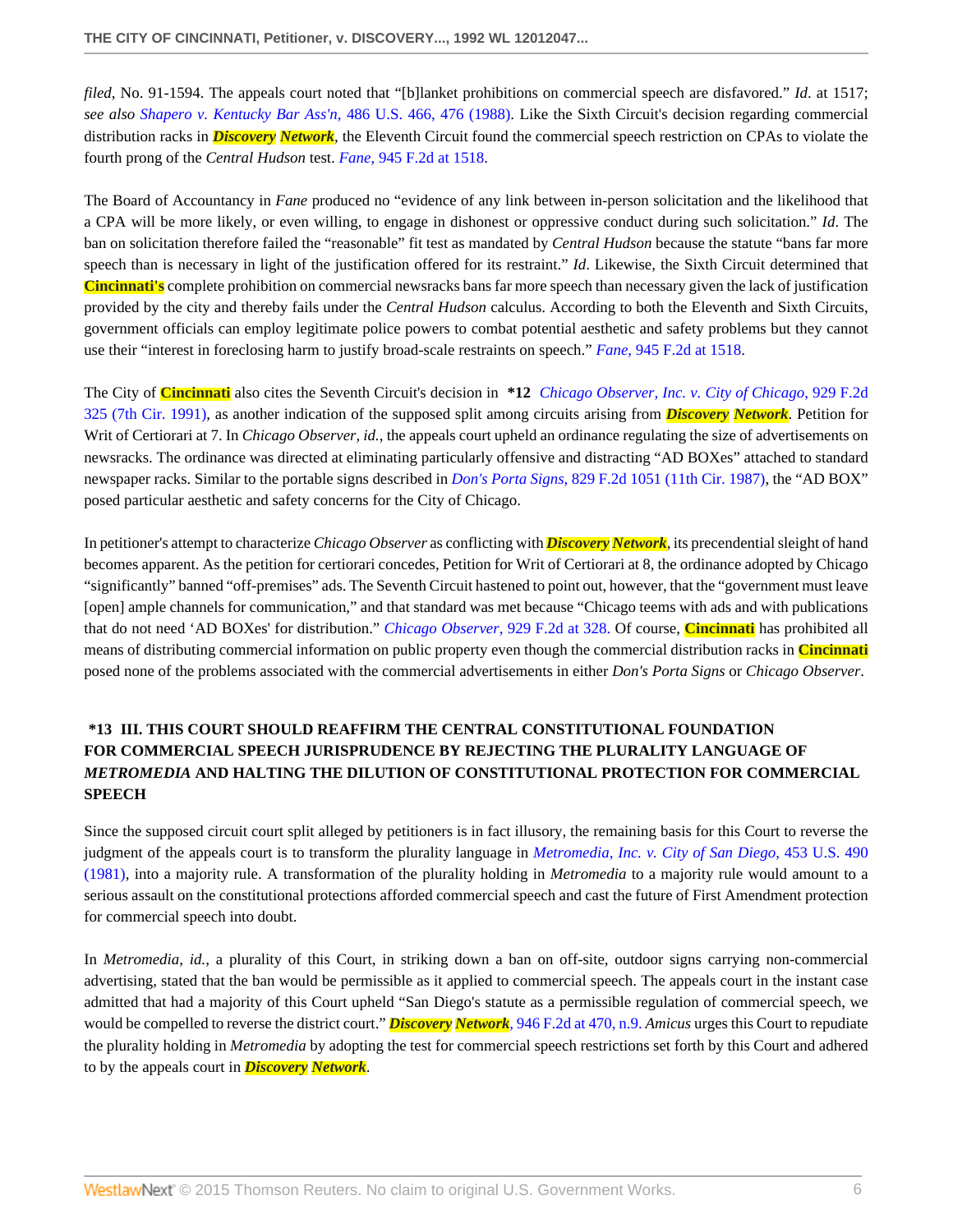<span id="page-6-1"></span><span id="page-6-0"></span>Under current law, commercial speech can be regulated only when the regulations address speech believed **\*14** to be inherently false or misleading,  $2$  or deal with the distinctive effects the content of the speech will produce.  $3$  In the instant case, the City is "attempting to place a burden on a particular type of speech because of the harms caused by the *manner* of delivering that speech." *Discovery Network*[, 946 F.2d at 471](http://www.westlaw.com/Link/Document/FullText?findType=Y&serNum=1991169107&pubNum=350&originatingDoc=I64865628f8ee11d8b80a9f6d63ee1f3d&refType=RP&fi=co_pp_sp_350_471&originationContext=document&vr=3.0&rs=cblt1.0&transitionType=DocumentItem&contextData=(sc.Search)#co_pp_sp_350_471) (emphasis in original). In the absence of efforts to alleviate particular harms caused by the actual content of a commercial publication, this Court reviews "with special care regulations that entirely suppress commercial speech in order to pursue a non-speech related policy." *Central Hudson*[, 447 U.S. at 566 n.9.](http://www.westlaw.com/Link/Document/FullText?findType=Y&serNum=1980116785&pubNum=780&originatingDoc=I64865628f8ee11d8b80a9f6d63ee1f3d&refType=RP&fi=co_pp_sp_780_566&originationContext=document&vr=3.0&rs=cblt1.0&transitionType=DocumentItem&contextData=(sc.Search)#co_pp_sp_780_566) An adoption of the plurality language in *Metromedia* would sanction the pursuit of government policy objectives at the expense of fundamental First Amendment rights.

Transforming *Metromedia* into a majority ruling would seriously erode the constitutional protection granted to commercial speech and significantly undermine this Court's ruling in *Virginia Citizens*. This Court recognized in *Virginia Citizens* not only the constitutional imperative that commercial speech be granted protection, but also the individual and societal benefits that flow from accessible commercial information. *Virginia Citizens*[, 425 U.S. at 763-64.](http://www.westlaw.com/Link/Document/FullText?findType=Y&serNum=1976142375&pubNum=780&originatingDoc=I64865628f8ee11d8b80a9f6d63ee1f3d&refType=RP&fi=co_pp_sp_780_763&originationContext=document&vr=3.0&rs=cblt1.0&transitionType=DocumentItem&contextData=(sc.Search)#co_pp_sp_780_763) As this Court noted:

**\*15** Advertising, however tasteless and excessive it sometimes may seem, is nonetheless dissemination of information as to who is producing and selling what product, for what reason, and at what price. So long as we preserve a predominantly free enterprise economy, the allocation of our resources in large measure will be made through numerous private economic decisions. It is a matter of public interest that those decisions, in the aggregate, be intelligent and well-informed. To this end, the free flow of commercial information is indispensable.

### *Id*. at 765.

This Court should reaffirm the central and landmark holding of *Virginia Citizens* that commercial speech is unquestionably protected by the First Amendment. Two recent decisions of this Court<sup>[4](#page-7-4)</sup> called into question the continued vitality of *Virginia Citizens* and the strength of constitutional protections for commercial speech. In both cases, this Court weakened the test set forth in *Central Hudson. See* Kurland, *Posadas de Puerto Rico Associates v. Tourism Company: 'Twas Strange, 'Twas Passing Strange; 'Twas Pitiful, 'Twas Wondrous Pitiful*, 1986 Supreme Court Law Review 1; McGowan, *[A Critical Analysis](http://www.westlaw.com/Link/Document/FullText?findType=Y&serNum=0101368451&pubNum=1107&originatingDoc=I64865628f8ee11d8b80a9f6d63ee1f3d&refType=LR&originationContext=document&vr=3.0&rs=cblt1.0&transitionType=DocumentItem&contextData=(sc.Search)) of Commercial Speech*[, 78 Calif. L. Rev. 359 \(1990\)](http://www.westlaw.com/Link/Document/FullText?findType=Y&serNum=0101368451&pubNum=1107&originatingDoc=I64865628f8ee11d8b80a9f6d63ee1f3d&refType=LR&originationContext=document&vr=3.0&rs=cblt1.0&transitionType=DocumentItem&contextData=(sc.Search)).

In *Posadas*, this court upheld a statutory ban by Puerto Rico on casino advertising to Puerto Rican citizens. The effect of the majority decision is to grant broad powers to legislative bodies in determining the means/ **\*16** end fit in commercial speech regulation. One commentator noted that under *Posadas*:

<span id="page-6-2"></span>there is no advertising that is not subject to government censorship. Truthful [commercial speech concerning a lawful activity] may thus be made illegal at the discretion of any bureaucrat with legislative license drawn as in broad terms as that given in ... *Posadas*.

#### Kurland, *supra*, at 1, 13.

In *Fox*[, 492 U.S. 469 \(1989\)](http://www.westlaw.com/Link/Document/FullText?findType=Y&serNum=1989096929&pubNum=780&originatingDoc=I64865628f8ee11d8b80a9f6d63ee1f3d&refType=RP&originationContext=document&vr=3.0&rs=cblt1.0&transitionType=DocumentItem&contextData=(sc.Search)), this Court held that the fourth prong of the *Central Hudson* test only requires that there be a "reasonable" fit between the substantial governmental interest and the means chosen to advance that interest (as opposed to the government having to choose the "least restrictive means"). While *amicus* believes that the **Cincinnati** ordinance fails even under the relaxed standard of *Fox*, an adoption of the *Metromedia* language would dilute judicial review of commercial speech ordinances to virtually a rational basis standard. If **Cincinnati's** ban on commercial speech, completely lacking in any reasoned justification, is upheld, virtually any regulation of commercial speech could pass constitutional muster.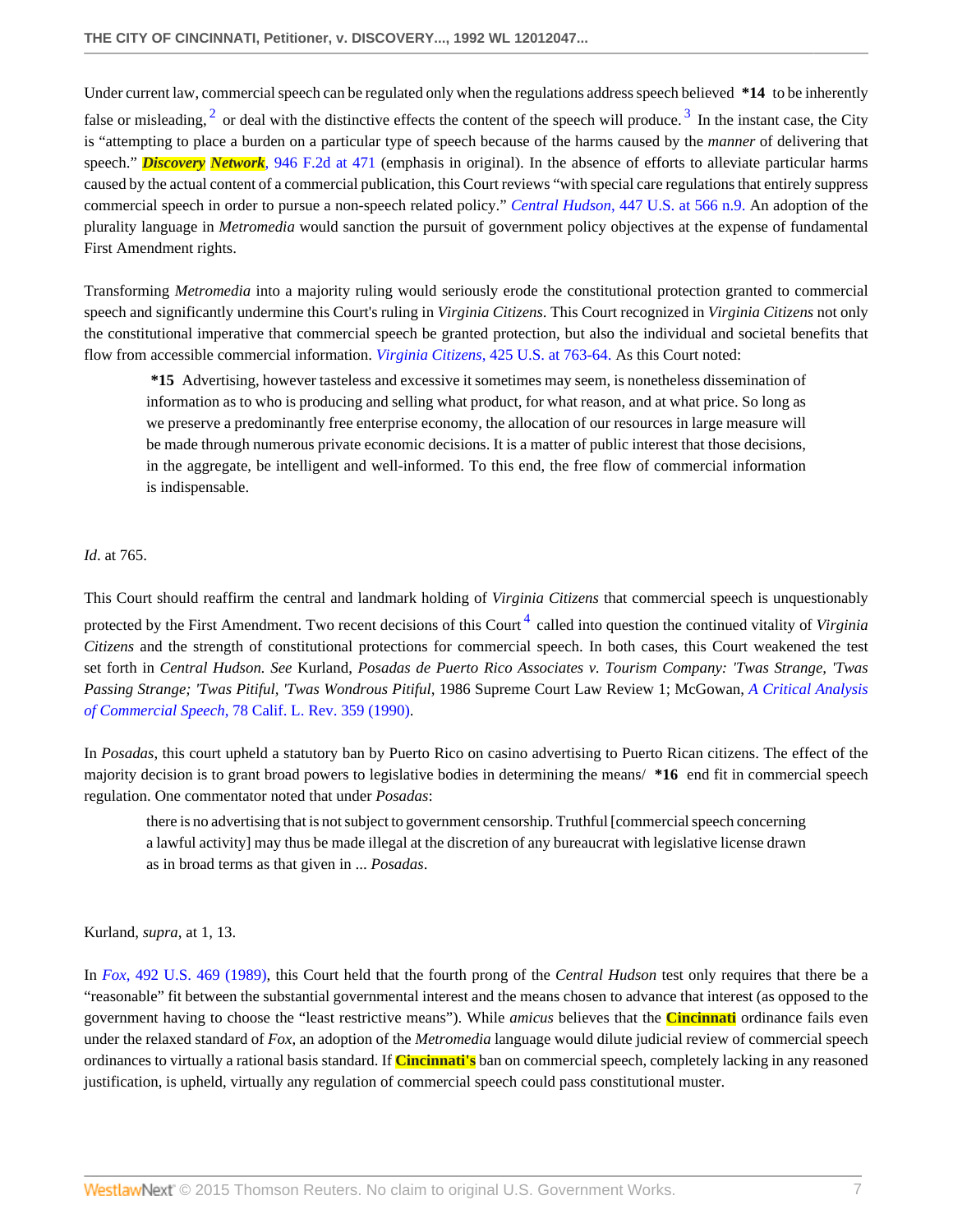We urge this Court to halt this alarming drift by rejecting the plurality holding in *Metromedia* and affirming the judgment of the appeals court in the instant case. The constitutional arguments are too strong and the individual and societal interests too great to relegate commercial speech to negligible constitutional protection.

## **\*17 CONCLUSION**

For the foregoing reasons, *amicus curiae* Institute for Justice respectfully requests that this honorable Court affirm the opinion below.

Respectfully submitted,

 $^*$  $^*$  WILLIAM H. MELLOR III

CLINT BOLICK DIRK G. ROGGEVEEN

SCOTT G. BULLOCK

Institute for Justice

1001 Pennsylvania Ave., N.W.

Suite 200 South

Washington, D.C. 20004

(202) 457-4240

*Attorneys for Amicus Curiae*

Date: June 1, 1992

Footnotes

- <span id="page-7-0"></span>Counsel of Record
- <span id="page-7-1"></span>[1](#page-4-0) As this Court noted in *Erznoznick*[, 422 U.S. at 216 n.13,](http://www.westlaw.com/Link/Document/FullText?findType=Y&serNum=1975129824&pubNum=780&originatingDoc=I64865628f8ee11d8b80a9f6d63ee1f3d&refType=RP&fi=co_pp_sp_780_216&originationContext=document&vr=3.0&rs=cblt1.0&transitionType=DocumentItem&contextData=(sc.Search)#co_pp_sp_780_216) municipalities can reasonably exercise their police power, in a manner that does not trample First Amendment rights, in order to regulate any harmful effects posed by constitutionally protected expression. In *Discovery Network*[, 946 F.2d at 472,](http://www.westlaw.com/Link/Document/FullText?findType=Y&serNum=1991169107&pubNum=350&originatingDoc=I64865628f8ee11d8b80a9f6d63ee1f3d&refType=RP&fi=co_pp_sp_350_472&originationContext=document&vr=3.0&rs=cblt1.0&transitionType=DocumentItem&contextData=(sc.Search)#co_pp_sp_350_472) the appeals court noted a number of options **Cincinnati** could pursue to "control the perceived ill effects of newsracks apart from banning those dispensing commercial speech." The city could mandate fastening racks to sidewalks to alleviate safety concerns and establish color and design limitations upon all newsracks to satisfy aesthetic concerns. While it is within the legislative domain to determine the most reasonable alternatives, courts must gurantee that the legislature does not make unconstitutional content-based determinations.
- <span id="page-7-2"></span>[2](#page-6-0) *[Gertz v. Robert Welch, Inc.](http://www.westlaw.com/Link/Document/FullText?findType=Y&serNum=1974127249&pubNum=780&originatingDoc=I64865628f8ee11d8b80a9f6d63ee1f3d&refType=RP&fi=co_pp_sp_780_340&originationContext=document&vr=3.0&rs=cblt1.0&transitionType=DocumentItem&contextData=(sc.Search)#co_pp_sp_780_340)*, 418 U.S. 323, 340 (1974); *[Konigsberg v. State Bar](http://www.westlaw.com/Link/Document/FullText?findType=Y&serNum=1961125481&pubNum=780&originatingDoc=I64865628f8ee11d8b80a9f6d63ee1f3d&refType=RP&originationContext=document&vr=3.0&rs=cblt1.0&transitionType=DocumentItem&contextData=(sc.Search))*, 366 U.S. 36 (1961).
- <span id="page-7-3"></span>[3](#page-6-1) *[Renton v. Playtime Theaters](http://www.westlaw.com/Link/Document/FullText?findType=Y&serNum=1986109853&pubNum=780&originatingDoc=I64865628f8ee11d8b80a9f6d63ee1f3d&refType=RP&originationContext=document&vr=3.0&rs=cblt1.0&transitionType=DocumentItem&contextData=(sc.Search))*, 475 U.S. 41 (1986); *[Young v. American Mini Theaters, Inc.](http://www.westlaw.com/Link/Document/FullText?findType=Y&serNum=1976142421&pubNum=780&originatingDoc=I64865628f8ee11d8b80a9f6d63ee1f3d&refType=RP&originationContext=document&vr=3.0&rs=cblt1.0&transitionType=DocumentItem&contextData=(sc.Search))*, 427 U.S. 50 (1976); *[California v. LaRue](http://www.westlaw.com/Link/Document/FullText?findType=Y&serNum=1972127220&pubNum=780&originatingDoc=I64865628f8ee11d8b80a9f6d63ee1f3d&refType=RP&originationContext=document&vr=3.0&rs=cblt1.0&transitionType=DocumentItem&contextData=(sc.Search))*, [409 U.S. 109 \(1972\).](http://www.westlaw.com/Link/Document/FullText?findType=Y&serNum=1972127220&pubNum=780&originatingDoc=I64865628f8ee11d8b80a9f6d63ee1f3d&refType=RP&originationContext=document&vr=3.0&rs=cblt1.0&transitionType=DocumentItem&contextData=(sc.Search))
- <span id="page-7-4"></span>[4](#page-6-2) *Fox*[, 492 U.S. 469 \(1989\)](http://www.westlaw.com/Link/Document/FullText?findType=Y&serNum=1989096929&pubNum=780&originatingDoc=I64865628f8ee11d8b80a9f6d63ee1f3d&refType=RP&originationContext=document&vr=3.0&rs=cblt1.0&transitionType=DocumentItem&contextData=(sc.Search)); *[Posadas De Puerto Rico Associates v. Tourism Co. of Puerto Rico](http://www.westlaw.com/Link/Document/FullText?findType=Y&serNum=1986133833&pubNum=780&originatingDoc=I64865628f8ee11d8b80a9f6d63ee1f3d&refType=RP&originationContext=document&vr=3.0&rs=cblt1.0&transitionType=DocumentItem&contextData=(sc.Search))*, 478 U.S. 328 (1986).
- Counsel of Record